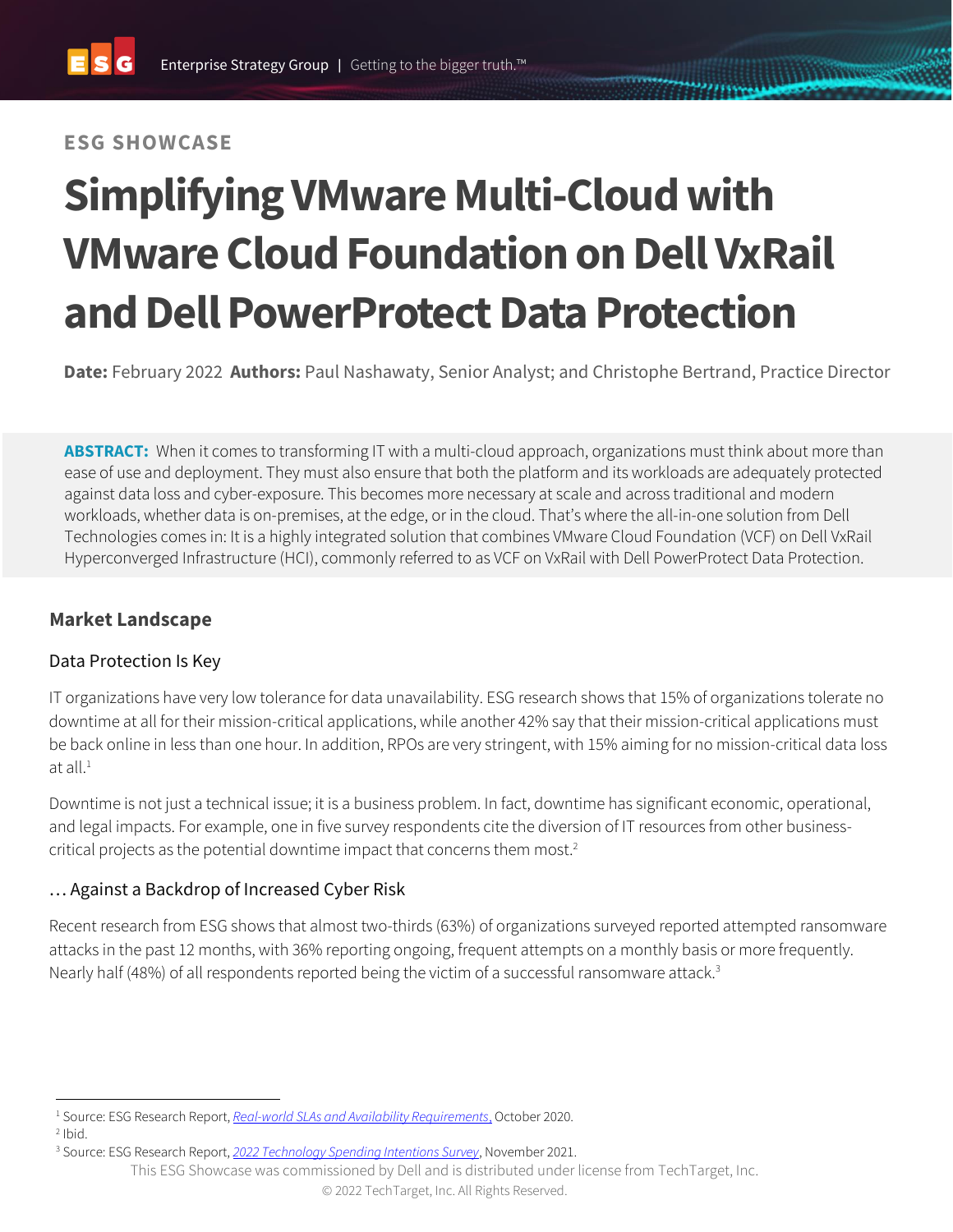It should therefore be no surprise that 82% of organizations are more concerned about ransomware today than they were two years ago, and 67% of them are escalating the conversation to the executive level. This is happening in the context of severe skills shortages, with 48% of organizations reporting a shortage of cybersecurity skills.<sup>4</sup>

Ransomware resilience includes deploying a variety of technologies and processes, among which is the ability to recover from a last good known copy or backup. Implementing data-recoverability capabilities for cyber-resilience is top of mind for IT decision makers, with 47% indicating that it is one of the areas of data protection in which they expect to make the most significant investments over the next 12 to 18 months. And when it comes to the infrastructure, 79% of organizations use substantial edge deployments.<sup>5</sup>

#### **Figure 1. Key Data Points**

42% 82% 79% Of organizations use Of IT professionals say that Of organizations are more their mission-critical concerned about ransomware substantial edge applications must be back today than they were two infrastructure. online in less than one hour. years ago.

The large threat landscape, coupled with the software-defined nature of the platform under discussion (VCF on VxRail), means that it is even more critical for organizations to protect both the workloads *and* the platform.

## Picking the Right Infrastructure Deployment Model Will Help

When considering the right infrastructure, organizations should consider simplifying and controlling data and costs by simplifying and optimizing hardware and software deployments. Infrastructure would include compute, memory, storage, network, virtualization, software, integration, and lifecycle stack.

And when considering these components, it is equally important to understand the importance of scale. VCF on VxRail takes advantage of the unique VxRail HCI System Software to extend native VMware capabilities, simplifying and automating infrastructure and cloud management into a single curated system. VxRail also supports multi-dimensional scale with the ability to add compute and storage independently to support different workloads. VxRail is the only jointly engineered system with deep VMware Cloud Foundation integration, meaning both the hyperconverged infrastructure layer and VMware cloud software stack are managed as a turnkey hybrid cloud experience.

Notably, ESG research has identified that independent scaling of necessary resources in the HCI cluster is important or critical for 92% of IT organizations (see Figure 2). 6

*Source: Enterprise Strategy Group, Inc.*

<sup>4</sup> Source: ESG Complete Survey Results, *[2022 Technology Spending Intentions Survey](https://research.esg-global.com/reportaction/2022TechnologySpendingIntentionsSurveyCSR/Toc)*, November 2021.

<sup>5</sup> Ibid.

<sup>&</sup>lt;sup>6</sup> Source: ESG Survey Results, *[Hyperconverged Infrastructure 2.0](https://research.esg-global.com/reportaction/HyperconvergedInfrastructure2.0/Toc?SearchTerms=hci%20)*, October 2021.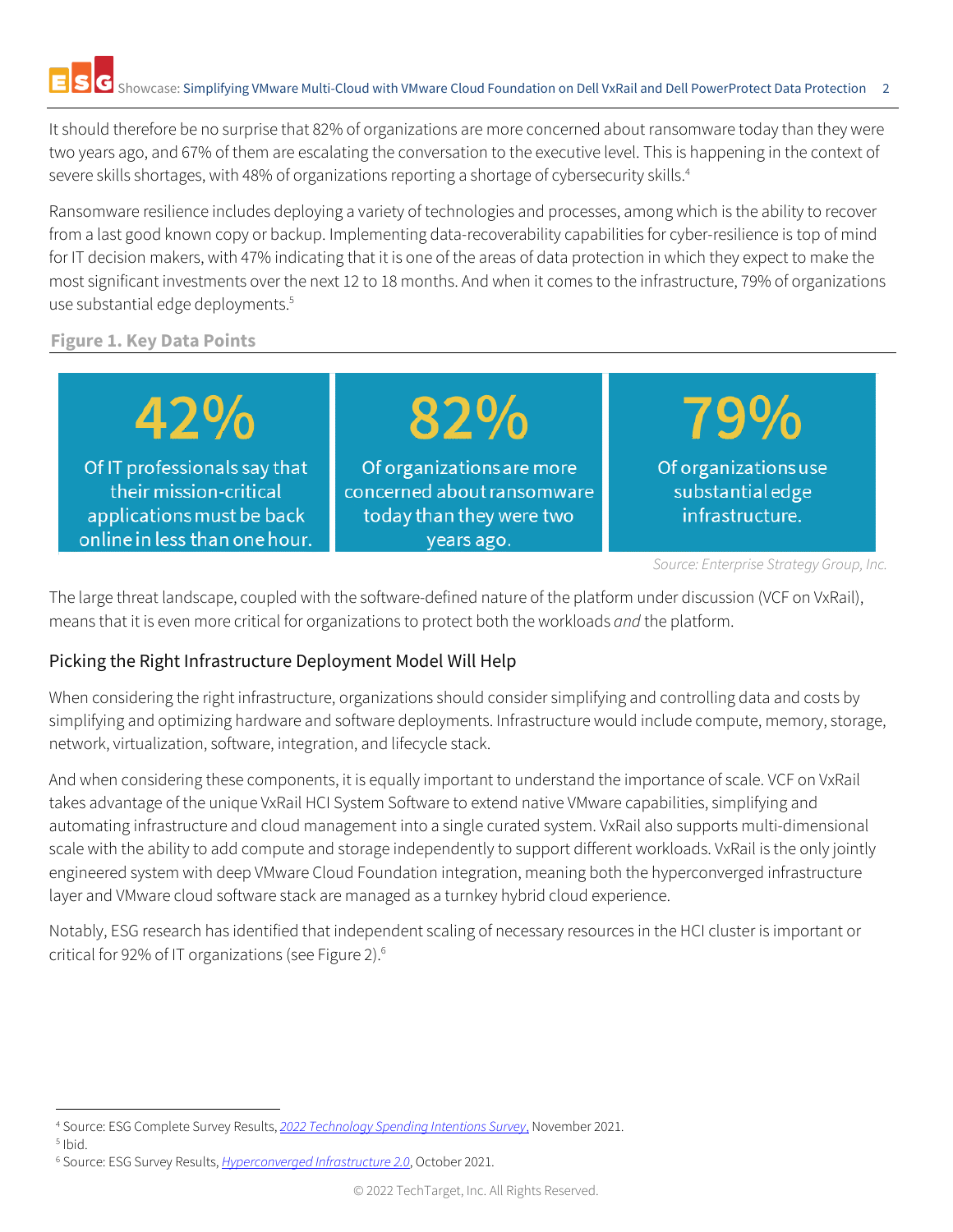#### **Figure 2. Scaling HCI Compute and Storage Resources**



*Source: Enterprise Strategy Group, Inc.*

In essence, driving transformation using a modern hybrid cloud platform will eliminate IT silos on-premises and in the cloud. HCI platforms and clusters will interact from the core to the edge. In an ESG research survey, 23% of respondents indicated that they are running 100 to 500 edge locations, with 30% indicating that they expected to be managing 500 to 1,000 edge locations 24 months from now. 7

Platform automation between components in the infrastructure and the business requirements governing it are dependent on the application delivery process. Many parts of the organization are impacted and will benefit from automation between components. A good example is the DevOps team that constantly seeks more performance and quality and needs the right infrastructure to do so. According to ESG research, 38% of respondents indicated they employ DevOps extensively.<sup>8</sup> This includes, to some extent, the automation of the CI/CD pipeline.

## **Dell Delivers on the Need for a Simple and Fast Path to a Protected VMware Multi-Cloud**

Backup and recovery success is not always a guarantee, resulting in significant impact to business-critical applications. Alternative technologies have proven to be limited when met with scale or rapidly growing environments. Organizations report that on average they can only successfully backup and restore 77% of on-premises VMs (meaning backups are complete without errors and VMs and associated data can be restored). 9

Protecting applications and workloads with a traditional approach often requires multiple vendors, resulting in risk, cost, and operational complexity (in turn generating more manual processes). The net result is fewer recovery points, slower backups and recoveries, missed key SLAs, and, therefore, heightened business and cyber-recovery risk.

Organizations, therefore, need a modern and integrated approach, one that focuses on hybrid multi-cloud and may include containerized workloads such as VMware Tanzu, while providing significant levels of automation to protect the platform itself and its associated workloads. This is especially necessary in the context of cyber-resilience and adequate preparation for cyber-recovery.

This is where the Dell approach stands apart with its complete PowerProtect [data protection](http://www.delltechnologies.com/dataprotection) portfolio, which was designed to be a comprehensive and unified solution to run and protect traditional and modern workloads. It is a "one-stop shop"

<sup>7</sup> Source: ESG Survey Results, *[Hyperconverged Infrastructure 2.0](https://research.esg-global.com/reportaction/HyperconvergedInfrastructure2.0/Toc?SearchTerms=hci%20)*, October 2021.

<sup>8</sup> Source: ESG Research Report, *[2022 Technology Spending Intentions Survey](https://www.esg-global.com/2022-technology-spending)*, November 2021.

<sup>9</sup> Source: ESG Research Insights Paper commissioned by Dell Technologies, *Data Protection Trends in Virtual Environments*, February 2020.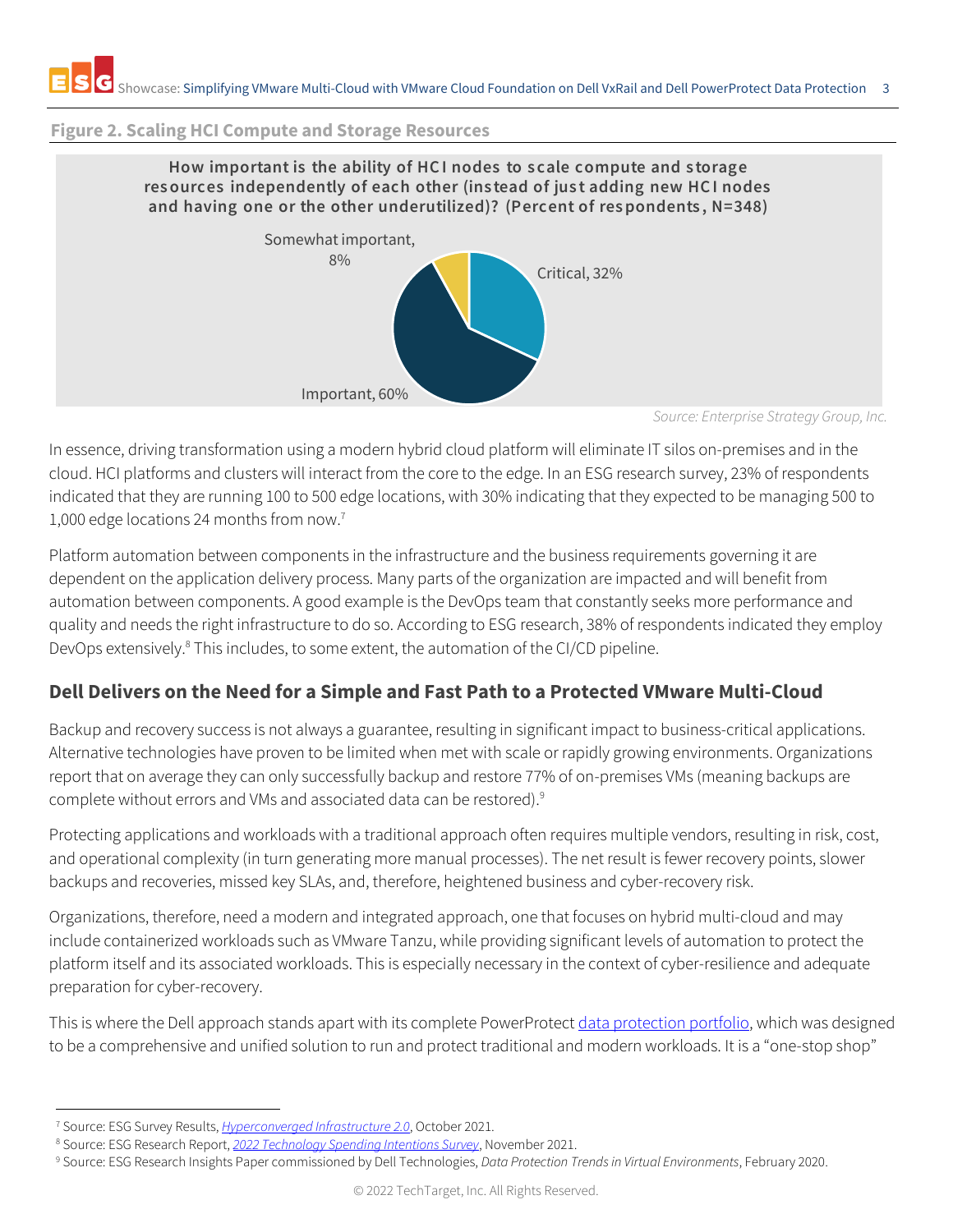for multi-cloud data protection of [VMware environments,](https://www.delltechnologies.com/en-us/data-protection/protection-vmware.htm#tab0=0) with deep VMware integration, certification, high performance, and automation at scale. All this is in support of multi-cloud solutions from VMware.

However, robust protection of all applications, both traditional (VM-based) and modern (containerized workloads), is not enough. Robust data protection today also means protecting the platform itself. To provide the solution, Dell teams have worked in conjunction with VMware to ensure the platform protection is robust, yet simple. In the context of the Dell and VMware offerings, this specifically includes the VxRail Manager components and VMware Cloud Foundation components. This platform protection is coupled with workload protection integration that provides simplified self-service data protection and administration through VMware native interfaces. In turn, this enables VM administrators to take charge of their data protection needs, even leveraging automated runbooks for multi-cloud/hybrid recoveries when needed.

A good recent example of innovation for backing up VMs at scale that deserves special attention is the use of Transparent [Snapshots,](https://www.delltechnologies.com/en-us/data-protection/powerprotect-data-manager.htm) available with PowerProtect Data Manager. Dell Technologies recently introduced this new snapshot technology to specifically help protect workloads, with simplicity and performance as the design point. The solution is automatically placed on new ESX hosts without any additional work. The solution does not require a reboot or use of maintenance mode on ESX. As VMs are added and need to be protected, Dell Technologies makes sure deployment occurs. It has a near-zero impact on VMs and ESX overhead alike, without using proxies. In other words, data is backed up without business disruption with minimal production impact. Dell claims that Transparent Snapshots delivers up to 5x faster backups and 5x reduction in VM latency compared with traditional VM backup methods.

Simplifying VM backups allows workloads that previously were not backed up often, or ever, because of potential business disruption to be backed up regularly. And, in turn, it enables more recovery points, which can be critical for cyber-recovery.

## **The Bigger Truth**

As IT complexity and data volumes continue to grow from core to edge, IT leaders must consider new ways of simplifying deployments of their infrastructure while building resilience in, not only for the workloads, but also for the infrastructure itself. The complexity of multi-vendor IT "infrastructure puzzles" has become untenable.

This is becoming an even more pressing need, as ransomware threats are rampant. In this new era of cyber-resilience challenges, the new norm should be to deploy integrated and more operationally efficient infrastructure with built-in resilience.

The new reality is that organizations need to protect critical infrastructure configuration and should consider it a best cyber-resilience practice. What good is data that can't run on anything? If you don't protect the key components that make the software-defined infrastructure work, you can't restore your workloads successfully!

In the context of the integrated Dell and VMware solution, each VCF on VxRail deployment is essentially a fully protected cloud platform component. Operationally, having a highly integrated cloud platform with data protection that is also highly integrated with VMware simplifies deployment, eliminates management complexity, and reduces costs, creating a simple and fast path to a protected multi-/distributed cloud.

At the end of the day, a simple rule of thumb for IT professionals deploying infrastructure is to remember that "if you can't protect it, you can't deploy it!" The Dell solution allows customers to run *and* protect traditional and modern workloads wherever they live—without the need to source infrastructure components from multiple vendors. It should be on every IT professional's shortlist of solutions to consider.